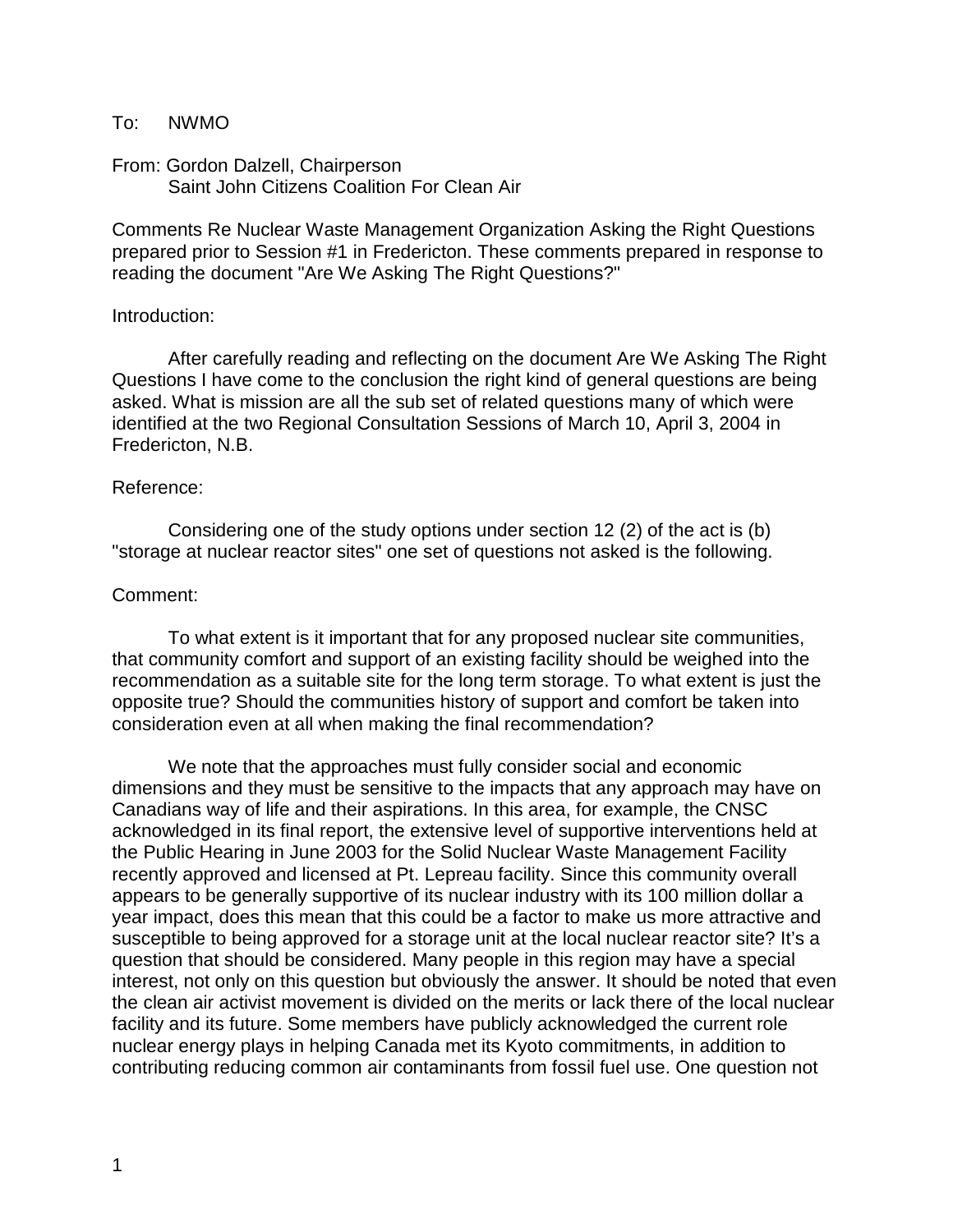asked is one the element of risk in respect to nuclear energy playing a role to reduce greenhouse gases or deal with impact of climate change.

What kinds of social characteristics will be evaluated for any community being considered for a recommendation of storage at nuclear reactor sites? Some communities like this one have just gone through an extensive public regulatory review on expansion of its Nuclear Waste Management Facility without much of any opposition. Will such history or circumstances have any bearing on future recommendation to go with storage at nuclear reactor sites or a centralized storage either above or below ground?

Again the Seaborn Panel Report acknowledge this key social perspective. Its important to analyse this social perspective not just from an oppositional point of view but also a community support perspective.

"Finding a way forward, in which Canadians have confidence is only possible through public involvement". We note the communities of interest for the long term management of nuclear fuel waste are numerous and adverse. Please to see that residents and representatives of communities where used nuclear fuel is generated and currently stored, as well as communities that might be affected in the future (e.g. communities which might host a nuclear waste management facility or waste transfer station will be consulted. We believe the regional consultations of March 10 and April 3 are not comprehensive enough and too restrictive to meet the definition of meaningful public participation.

Since the region of Saint John including Pt. Lepreau already meets that "community of interest" definition with a newly approved nuclear fuel site here, this implies that our community is or could be part of finding a way forward with people from many walks of life needed to drive the study process. Therefore, is this "community of interest" adequately being or going to be part of the study process? If so how? Communities like this one that already have a history and presence of such a nuclear waste storage sites have a lot to offer to the study process and therefore have you spend enough time and effort taping into that broader community of interest where nuclear fuel is generated and currently stored, I submit many more questions in this area need to be asked to local the community at large. We do recognize that many stakeholders have been consulted to date and their input sought. More could be done to broaden this to the wider "community of interest". We note the many stakeholders identified overall to be included. How many of these broader groups have you engaged, consulted? Many people in our community haven't got a clue about this important study and consultation process. What steps are being planned to consult the Greater Saint John area more broadly?

Since our community could be affected, its time to come to Greater Saint John community and really engage the broader community to seek input at a much wider level. The question for you here is, have we done enough in these unique communities that already have this nuclear fuel waste storage on site? You may have done more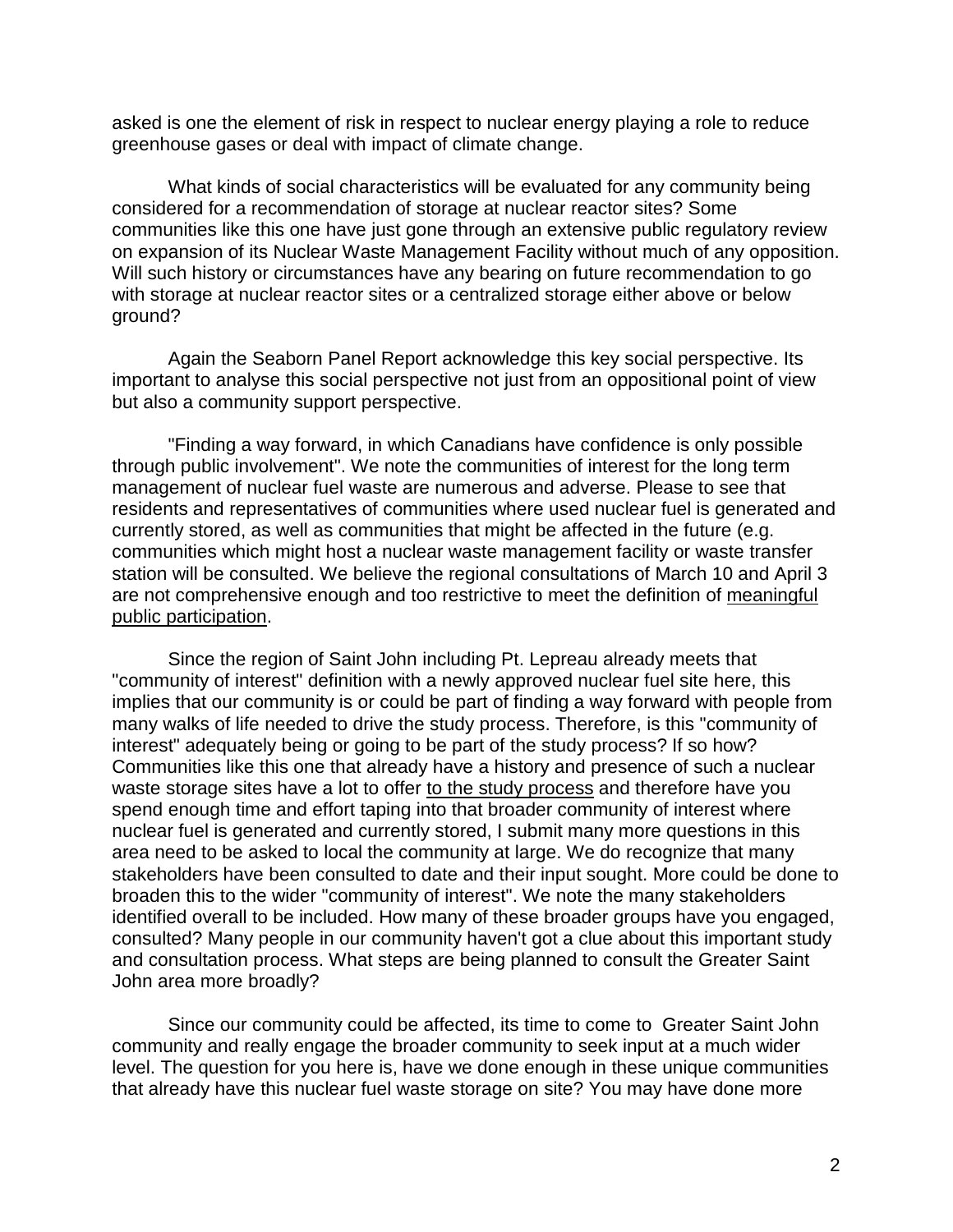than I am aware here but one thing for certain there has been little public press or official presence of your agency here in this Region other than coming to Saint John last year to inform and meet with some key stakeholders and officials. Because of expected negative reaction to your work, you cannot be hesitant to come to Saint John and face the possibility of some negative feedback as you carry out your mandate. Meetings in Fredericton is not sufficient, you need to come to the Greater Saint John area and lets dialogue on this whole nuclear waste issue in an open and transparent manner with as many local community stakeholders as possible.

Page 38 - Where is the research component cited / see reference to special email on research needs. We are concerned that options for Canada need to be researched by Canadians for Canada to ensure a made in Canada research analysis.

Are we doing enough in the nuclear research field as part of this study? For example in the area of treatment, re processing NWMO should be promoting or seeking research studies into these concepts from a Canadian perspective as per its mandate.

# Page 41: Foundations / Nuclear Fuel Waste Act

More information on the legislative mandate is required. Should be posted as an Appendix.

Why this fact? 'taking into account the economic region in which that approach would be implemented …

Reference: Page 44, we also list some preliminary questions, to spark dialogue and discussion. The NWMO looks forward to your feedback on whether these questions capture key issues. With more input the questions will be refined.

### Comment on Above Statement

"By asking the right questions, we will define, for the purposes of this study what is meant by "socially acceptable technically sound, environmentally responsible and economically feasible". An example of this found in Saint John.

As part of this study under socially acceptable, I would recommend you carefully study this regions / community history and experience with nuclear waste including recent community feedback, interventions at the CNSC Public Hearing on the Solid Nuclear Waste Management Facility recently approved and licensed. One would conclude that this community's experience with this waste storage could fit the "socially acceptable" definition. If you agree, then it will be very important to carefully assess this by further examination commencing with interventors at that June 27, 2003 Public Hearing in Saint John. Please refer to the CNSC records to get copy of their interventions and the Regulatory Agency analysis and decision. You may learn a lot by studying this community comments and interventions in respect to nuclear waste storage here.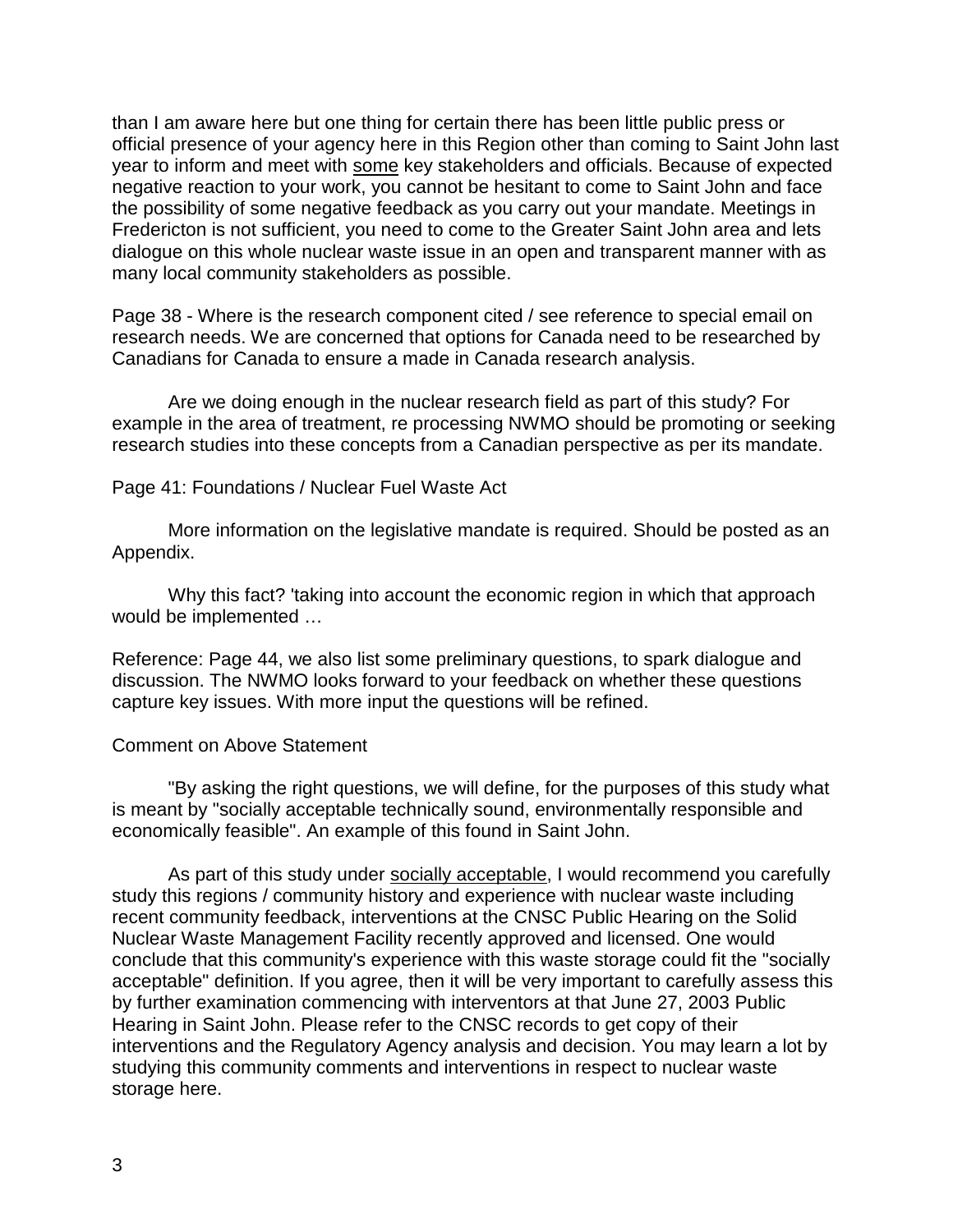Comment RE: P. 42Early Conversations about Expectations and Learning from the Past

We note there are no records of those consultations. Where are references? What group participated? No record or Appendix outlining their input, are they available in this document, another record? If not, why not? Can the points raised by those 250 groups be made publicly available? Will this input be part of your final study report? Should be posted as they are an important public record of interest in this public process.

# Comment RE: P. 43Under Envisioning the Future

There is reference to "Four workshops of several days each were held". We understand a group of stakeholders from the Saint John Region were invited and attended. It looks like it was by invitation only, as I do not recall seeing notice in paper to submit names to attend. Since our group was one of those you had an early face to face conversations with, we were disappointed and put off by fact we were not included or invited to those earlier workshops. We understand one was held in Moncton. Please provide workshop summary for the public record.

We therefore would like to be included as one of the many stakeholder groups to be included at future workshops meetings, consultations with Saint John.

We do note that the scenarios that were developed are available "Scenario Report 27 on NWMO website. This is not the same as Summary of Proceedings or actual record of comments.

Reference: "Scientific and technical experts cannot predict with complete certainty how any management approaches will perform over the many thousands of years required to contain and manage potential releases because data do not exist over this time period". We see this limitation as a need for careful research. Perhaps such research has been done in other countries?

Reference: P. 45 Question, What definition of Precautionary Principles or Precautionary Approach are you using? I notice your do not cite the CEPP Precautionary Principles definition used in Federal environmental legislation. Why not?

You have "the precautionary approach or precautionary principle". These are not the same. Need to be very careful here not to assume precautionary approach the same as Precautionary Principles found in Canadian Environmental Protection Act (CEPA). The Rio definition is the one accepted by Environment Canada.

Should be defined clearly spelled out. See Environment Canada's Definition.

Re: Ethics: Ethics Roundtable See Appendix 1 - Whose ethical philosophy do you use to consider the ethical dimensions?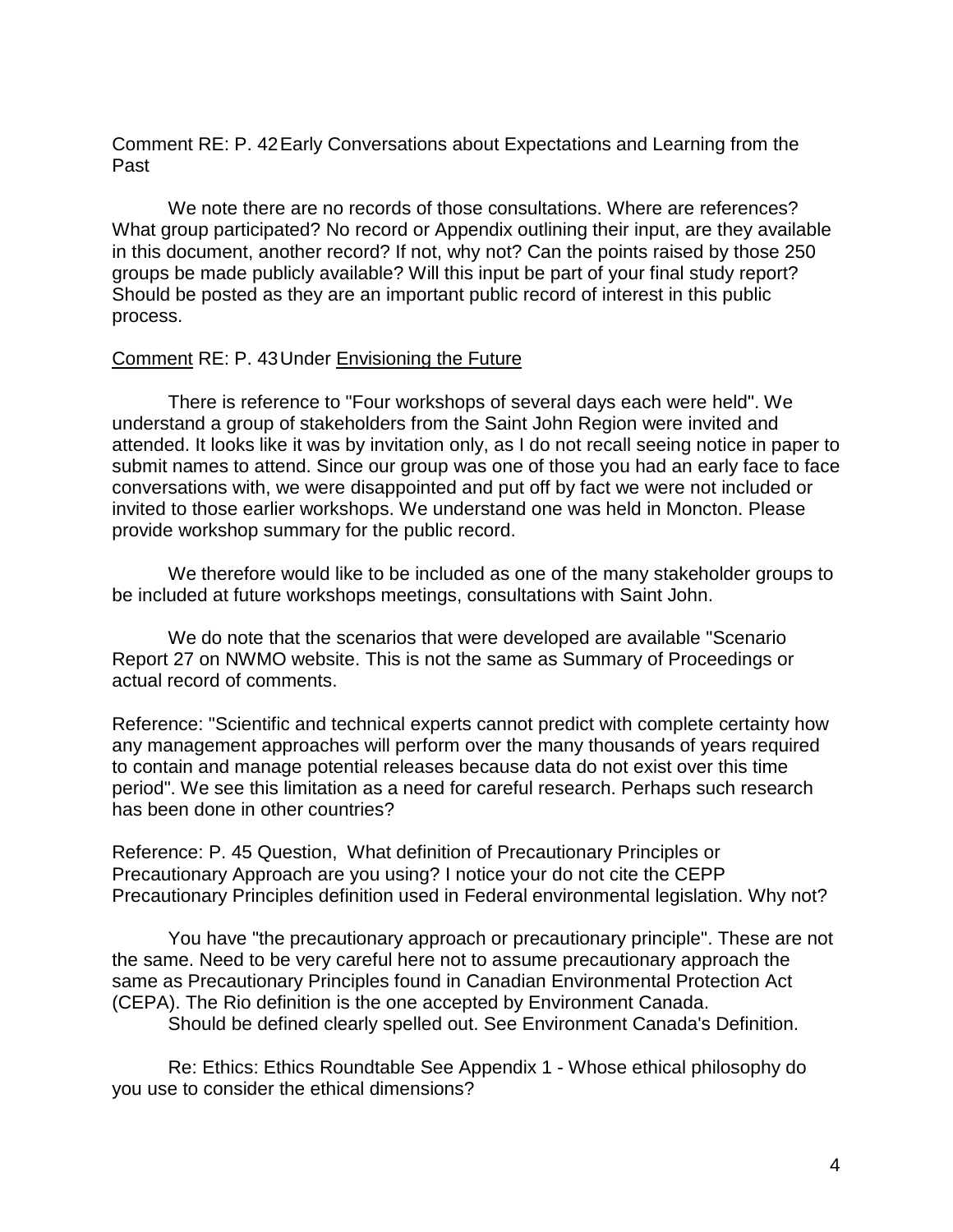Re Environmental Expert Workshop Was CEN consulted for delegates? Are any of these people members of CEN? If not, why not? This list of advisory members may not have anyone officially approved by Canadian Environmental Network. This needs to be addressed.

Re: Ethics: Any representative from Canadian Conference of Catholic Bishops or other mainline regions of Canada? Any plan to consult them or the other mainline religious denominations? Whose ethical philosophy is adopted in a pluralistic society. More work on this ethics quested needed.

Comments on your identified "experts" as resource specialists under Environment.

This is the real weakness of this section. Eleven experts were drawn from business and industry, academic, government and not for profit sector. The discussion and suggestions focused on three theme.

I am concerned that these "experts" may not be representative of the environmental community particularly no official delegates from the Canadian Environmental Network (CEN).

Although the environment is a public good and there is no one group has the monopoly on environmental stewardship and protection, I am concerned that the all environmental aspects of used nuclear fuel will not have sufficient voices of experts which will make up the expertise.

I see the lack of bias is identified as one of the criteria to be effective. One could easily conclude that the traditional environmental community is biased against nuclear issues and therefore could not be counted on to render unbiased analysis. This may not be a correct assumption. Failing to have a more comprehensive number of experts could be a problem which could deny or avoid putting these studies through much needed scrutiny. Further, by not engaging these environmentalist in a more concentrated way, the public interest may not be well served. Often the anti nuclear ENGO's have immense technical expertise and analytical skills which may not be brought to bear on the existing themes identified. Their voices need to be listened to as part of the greater national debate even if they are opposed to nuclear energy as a fuel source. We recognize that the environmental community was well represented at the April 3, 2004 Consultation in Fredericton.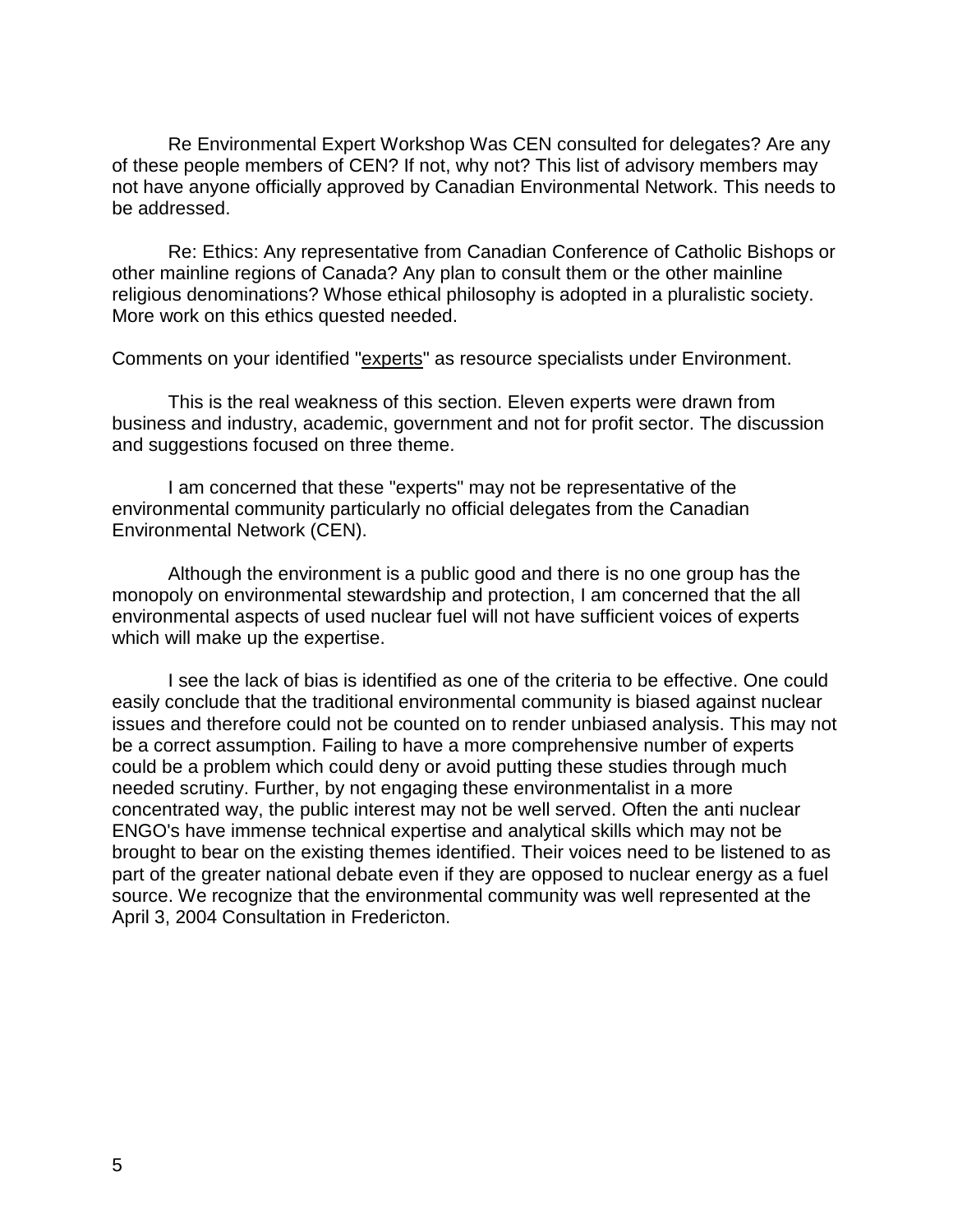### RE: Nuclear Communities:

I am pleased to see that it is recognized that the communities which currently store nuclear fuel waste have special experience, insights and perspectives which should be drawn upon to help inform the work of the NWMO. In this respect Saint John community has a lot to offer. Therefore communities where such facilities exist should be given more weight in their opinions compared to communities provinces who do have any existing nuclear facilities.

# Re: Exploring Concepts

Ethics - Is this group representative of various ethical philosophical positions. What are the underlying value bases. What are the philosophical foundations of the group on the ethics resource group?

### Research: Psychosocial Health impact.

This concept of psycho social health impact needs to be studied carefully. It is a defined (WHO) condition under health. It was identified as a real concern in the Irving Oil Refinery Public Health Risk Assessment (1998) as part of an Environmental Impact Assessment (EIA) for an expansion of the local petroleum refinery. Please refer to that document as it refers to fear, anxiety, worry, living near an industry where there is any potential of a serious catastrophic event. This is not a Mickey Mouse concept but one found in professional references on health impacts. Please explore this concept under health impact as it could be very important to assess especially if storage at existing facilities is one of your recommendations.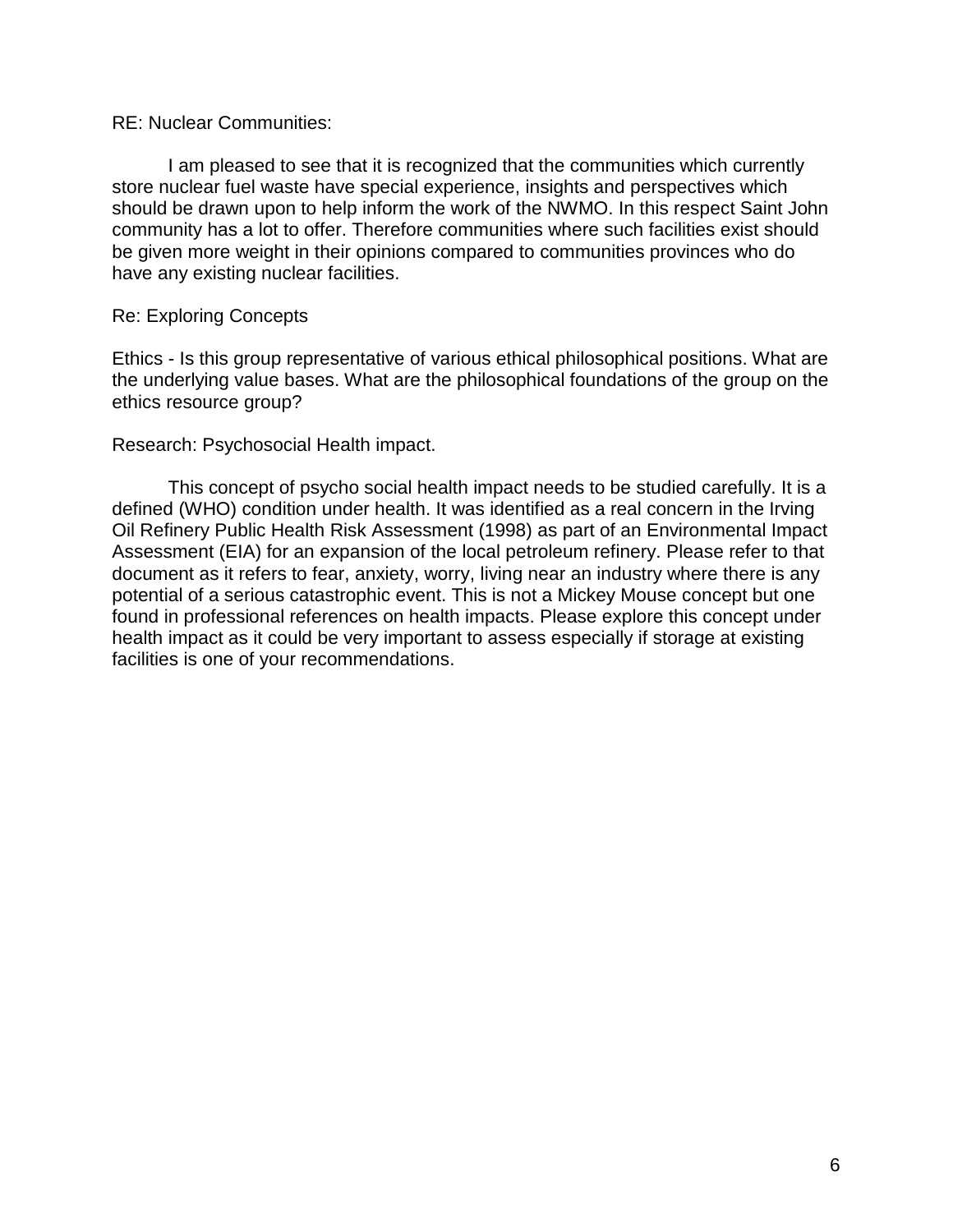# Key Questions, Additional Commentary

# RE: Question 2

"Does the management approach provide for deliberate and full public engagement through different phases of the implementation"?

Comment: In terms of commitments "to community engagement", I question whether the formal environmental community (those affiliated under the Canadian Environment Network as well as the Provincial Environmental Networks) will be part of this commitment to engage. This is unfortunate I sense you could ignore or avoid reaching out specifically to these environmental stakeholders because they could be challenging to engage and will oppose any efforts that will result in this nuclear energy continuing to produce nuclear waste. This process of "community engagement" needs to take the "bull by the horn" and face these groups to actively engage them not to avoid debating them which I fear will occur. In fact, considering the role nuclear energy has had on displacing fossil fuel emissions that contribute to eliminate change that has and will continue to harm people, one could argue that this fuel source contributes to improving air quality that needs to be debated more actively. Any fuel source that prevents millions of people from getting sick and dying from smog causing pollutants make have a future role at least in a transitional period until renewable take over. This notion is one that society is beginning to recognize in places like Ontario where the five or six coal burning power plants are operating and making citizens sick. It appears Ontario is recommitting itself to nuclear energy. So why all this negative reaction from the environmental community? Lets look into this as one of the questions to be asked and debated by our society. This is not an easy area to engage a debate but its better to have this conflicted debate out in the open so Canadians can understand the opposing views and do their own critical thinking on it. This debate is essential to the long term nuclear waste management issue.

### Comment RE: Page 48: Technical Aspects

"The technological and scientific pros and cons of recycling the material; factors to consider include".

In my view this is one of the most important areas of assessment. If this nuclear waste material could be recycled or reused it would obviously reduce the amount to be stored. To what extent are there applications where this material is reused or recycled? Perhaps maintaining this waste material at existing sites is a good option which would allow access to take advantage of these existing and new technologies being developed or now being used.

How far off in time is the technology to neutralize or remove the radioactiveness of this material using chemistry or other advanced technologies presently being considered? We understand 70% of the energy is left after being used and stored? More research needed in Canada on these technical areas.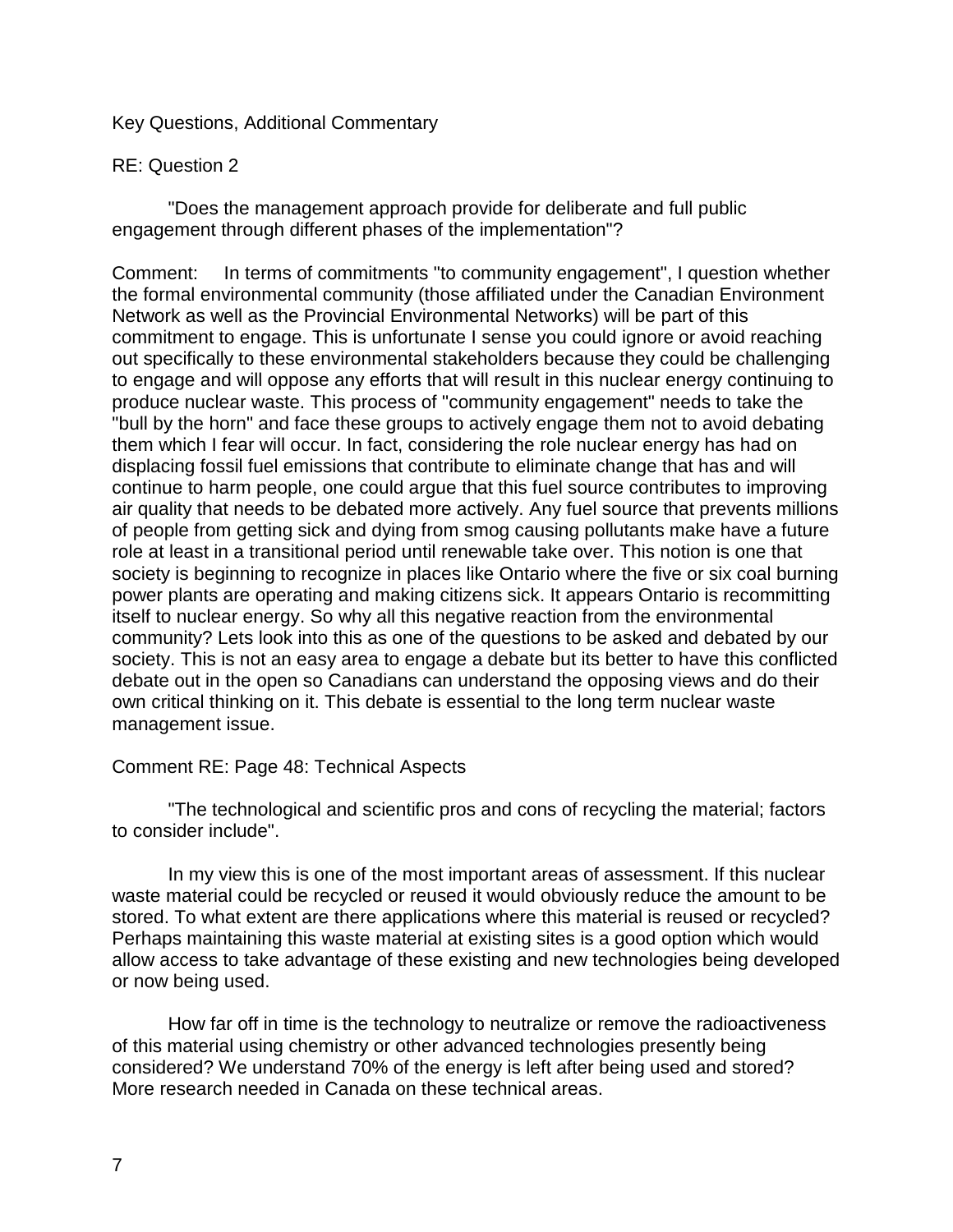This whole area of non proliferation is of grave concern to the world especially after we have learned that there is a world trade in nuclear material into some countries including Iran, North Korea, Libya. This is a most worrisome development. Lets not even think of exporting this nuclear waste. Keep it here in Canada where we can manage it responsibly.

To what extent will these studies cover this threat and public concern? In our view this area of study must be thoroughly assessed to reassure a worried public both in Canada, U.S. and the world. Are of security are the utmost concern to us.

# Important Lessons Learned:

In respect to risk and uncertainty. This certainly are important issues which need to be addressed in choosing a management approach. Although much is known, there is some risk and uncertainty associated with predicting I would submit that "some risk" is the wrong word, how about a "great deal of risk" and uncertainty". This should be clarified and corrected.

Quite frankly, how nuclear waste management approaches will perform over many thousands of years is just so mind boggling and fraught with uncertainty in respect to the state of the world today both physically and socially with so many conflicts and tensions.

### Page 30. Under Important Lessons Learned

Again the reference to alternative social and ethical values need to be clearly identified and assumptions examined.

One assumption that needs to be examined is this notion that nuclear energy is fundamentally wrong or evil as presented by some in society. It has cost more and has prevented alternatives and renewable energy sources from being developed. Along with issues of terrorism threats, serious accidents, are very real issues of concern in society. Lets examine these underlying views in an open objective manner without feeling guilty just debating these reviews. Its role in reducing greenhouse gases has not really be vigorously debated.

Question 6 Human Health Safety and Well Being

• that all forms of stress imposed on individuals (workers and residents their families and the community

This is important aspect. It has to do with the psychosocial health impacts a formal term described in the Public Health Risk Assessment of the local petroleum oil refinery expansion project in 1998. This type of stress can and does impact on population health due to the fear, anxiety associated living in a community where there is even perceived threat of risk or harm due to a catastrophic event at a nuclear facility.